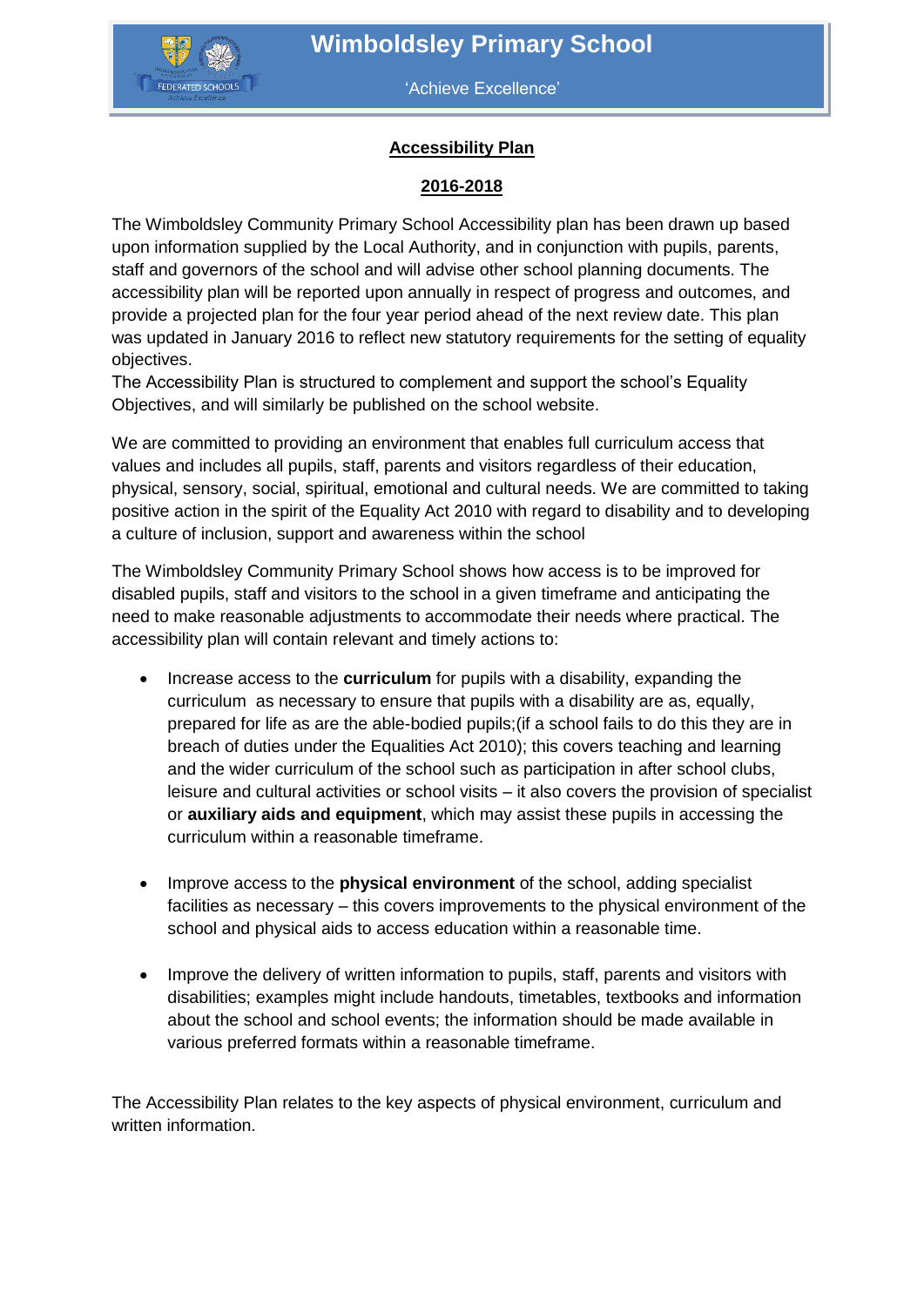# **Wimboldsley Primary School**



'Achieve Excellence'

Whole school training will recognise the need to continue raising awareness for staff and governors on equality issues with reference to the Equality Act 2010.

The Accessibility Plan should be read in conjunction with the following school policies, strategies and documents:

- Curriculum Policy
- Equality Objectives (required from April 2012)
- Single E quality Policy
- Staff Development Policy
- Health and Safety Policy (including off-site policy)
- Special Educational Needs
- Behaviour Management Policy
- School Development Plan
- Asset Management Plan/Suitability Survey
- School Vision and Core Principles

The Accessibility Plan for physical accessibility relates to the Access Audit of the school which was originally undertaken by the Local Authority and subsequently updated by the school and remains the responsibility of the governing body. It may not be feasible to undertake all of the works during the life of this Accessibility Plan and therefore some items will roll forward into subsequent plans. An accessibility audit will be completed by the school prior to the end of each period covering this plan in order to inform the development of a new Accessibility Plan for the on-going period.

Equality Impact Assessments will be undertaken as and when school policies are reviewed. The terms of reference for all governors' committees will include the need to consider Equality and Diversity issues as required by the Equality Act 2010.

The school prospectus will make reference to this Accessibility Plan

The school complaints procedure covers the Accessibility Plan

The Accessibility Plan will be published on the school website

The Accessibility Plan will be monitored through the Governor Curriculum Committee

Wimboldsley Primary School will work with the Local Authority in developing and implementing this Accessibility Plan

The Accessibility Plan may be monitored by Ofsted during inspection processes in relation to Schedule 10 of the Equality Act 2010.

Written by M Allen **January 2016** Reviewed by K Morris **September 2017** Review December 2018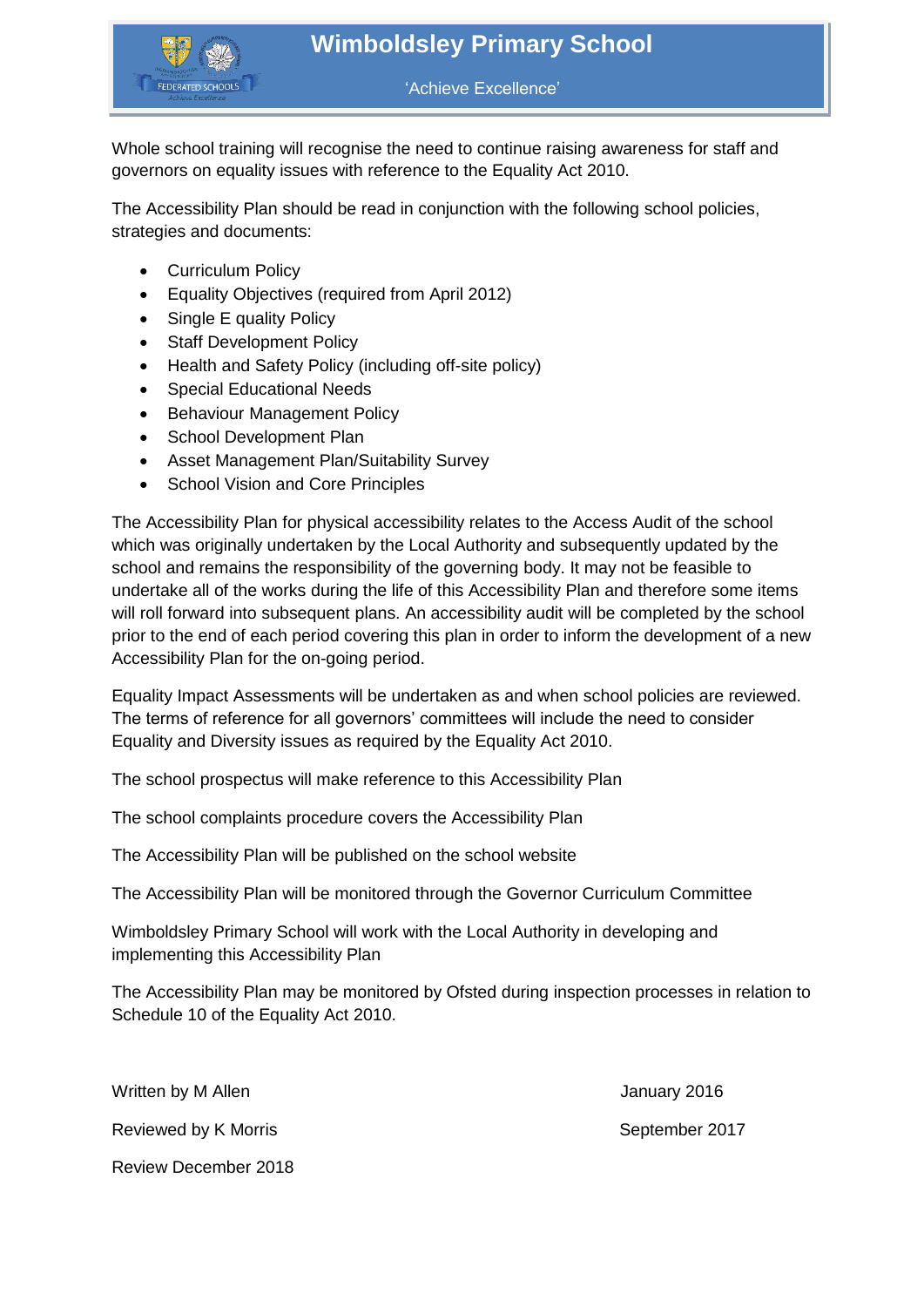

'Achieve Excellence'

## **Wimboldsley Primary School Accessibility Plan 2016 – 2018 improving the curriculum Access**

| <b>TARGET</b>                                                                                                | <b>STRATEGY</b>                                                                                       | <b>OUTCOME</b>                                                                                                                                                                         | <b>TIMEFRAME</b>                                           | <b>ACHIEVEMENT</b>                                                                                                                |
|--------------------------------------------------------------------------------------------------------------|-------------------------------------------------------------------------------------------------------|----------------------------------------------------------------------------------------------------------------------------------------------------------------------------------------|------------------------------------------------------------|-----------------------------------------------------------------------------------------------------------------------------------|
| Classrooms are<br>optimally<br>organised to<br>promote the<br>participation of<br>pupils in<br>lessons       | Classrooms are<br>organised in<br>groups of four<br>for co-operative<br>learning.<br>(KAGAN)          | Children work<br>co-operatively<br>in lessons and<br>are readily<br>participating                                                                                                      | Jan 2016 - Jan<br>2018                                     | Increased<br>participation in<br>lessons and<br>pupils working in<br>a co-operative<br>environment.                               |
| Teachers and<br>Pupils know<br>and use the<br>5R's in<br>everyday<br>learning<br>language.                   | Children adopt<br>the 5R<br>dispositions to<br>learning and<br>adopt them<br>when in the<br>classroom | Children will<br>have the 5<br>dispositions to<br>work on and<br>develop in their<br>own learning                                                                                      | Jan 2016 - Jan<br>2018                                     | Children have a<br>better attitude<br>and<br>understanding<br>of learning and<br>how to<br>overcome<br>barriers they<br>may face. |
| All extra<br>curricular<br>activities are<br>planned to<br>ensure they are<br>accessible to all<br>children. | Review all out<br>of school<br>provision to<br>ensure<br>compliance<br>with legislation.              | All out of school<br>activities will be<br>conducted in an<br>inclusive<br>environment<br>with providers<br>that comply with<br>all current and<br>future legislative<br>requirements. | Ongoing                                                    | Increase in<br>access to all<br>school activities<br>for pupils.                                                                  |
| Makaton<br>training for<br>member of staff                                                                   | TA to access<br>training in<br>Makaton to<br>support<br>particular child.                             | TA to have a<br>clear<br>understanding<br>of how to<br>support child<br>and to ensure<br>that they have<br>full access to<br>the curriculum.                                           | Completed Jan<br>$2016 - Shared$<br>with staff Feb<br>2016 | Child<br>successfully<br>included in all<br>aspects of<br>school life.                                                            |

## **Wimboldsley Community Primary School – 2016 – 2018 Improving the Physical Access**

The plan is structured in conjunction with the school's Asset Management Plan, the school Safeguarding File, the School Travel Plan, Health and Safety Audits, the Capital Build Programme and the Suitability Plan.

The school has recently opened two new classrooms (Jan 2012). Physical accessibility was considered carefully during the design process and consequently no improvements to physical access are required.